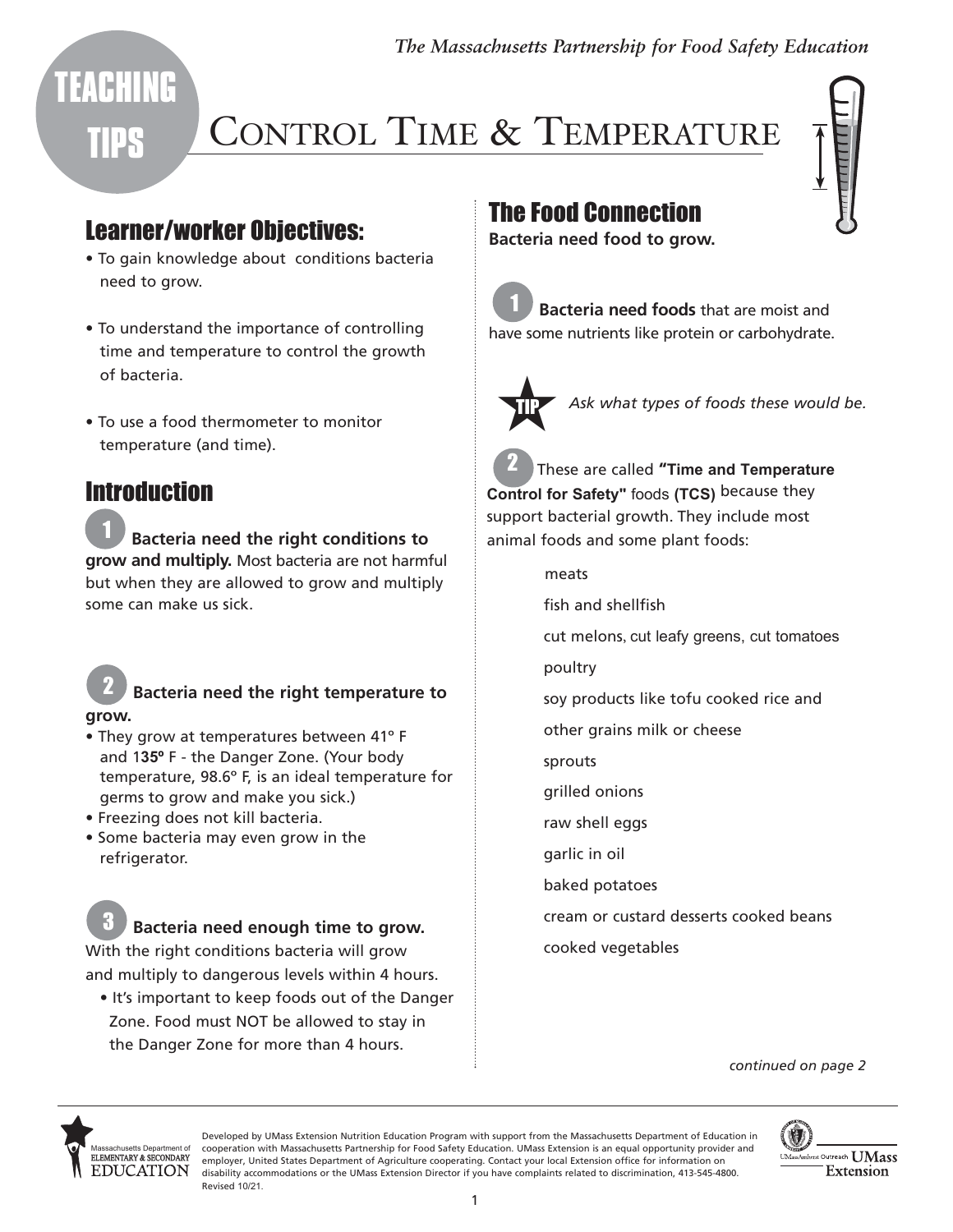#### CONTROL TIME AND TEMPERATURE CONTROL TIME AND TEMPERATURE

#### Keep Food Safe

**Keep foods out of the Danger Zone to keep bacteria from growing in food.** 



*Distribute and Review "Control Time & Temperature" beginning with* 41º F*.* 

<sup>1</sup>**Know the temperatures to keep food out of the Danger Zone.** 

**KEEP FOODS COLD** - below 41º F. Cold temperatures (below 41º F) slow the growth of bacteria. This is the temperature all **TCS** should be when you receive, store and use them throughout preparation. Some foods need to be cold when you serve them. Leftovers need to cool down quickly to get to 41º F.

**Store foods** so they are 41° F or below.

- Check to see if the refrigerator is no higher than 38º F and the freezer at 0º F.
- Prechill ingredients for foods you serve cold (canned tuna for tuna salad, cooked eggs for egg salad).

**Thaw foods** to keep bacteria from growing. Keep these foods out of the Danger Zone:

- In the refrigerator.
- In cold running water (70° F).
- In the microwave then cook the food directly.
- By cooking directly thin foods like hamburger patties, chicken nuggets, shaved steak, etc.

**Hold and Serve** foods out of the Danger Zone Keep cold foods at 41º F or below.

• Keep platters and containers of food refrigerated until time to serve them. For a cold food buffet, display foods on ice.

 Never leave cold food out over 4 hours, 1 hour if temperatures are above 90º F.

**KEEP FOODS HOT -** Cooking foods for a long enough time at high enough temperatures, can kill bacteria that can make you sick.

**Cook** foods to kill bacteria.



*Review minimum internal temperatures for cooking foods.* 

**145**º F - mostly foods from animals with 4 legs or no legs: roast beef, pork, veal, lamb etc; fish, seafood and shell eggs for single order.

**155**º F - mostly foods from animals with 4 legs or no legs that are ground or mixed: ground meats (beef and pork), injected meats, comminuted fish and meats game meats and raw, pooled shell eggs.

**165** º F - mostly foods from animals with 2 legs and anything to do with stuffing: any poultry (whole, parts or ground), stuffing containing or in meat, fish and poultry, and any food that is cooked in a microwave.

**Hold & Serve** foods out of the Danger Zone.

• Keep hot foods hot at 140° F or above.

**Cool hot foods quickly.** Get hot foods out of the Danger Zone - bring the temperature of cooked foods to below 41º F quickly.

Cool foods from 1**35**º F to 70º F in 2 hours or less, then from 70º F to 41º F within 6 hours total.



*Describe the way(s) that you do this.* 

They may include:

- Divide large amounts of leftovers into small, shallow containers for quick cooling.
- Chill large pots of soup, stew or sauce in ice bath; use an ice paddle.
- Cut large pieces into smaller sizes.
- Put containers in a blast chiller.

**Reheat foods** rapidly (within 2 hours) to 165º F for hot holding. Reheat foods in the oven or on top of the stove, NOT on the steam table.